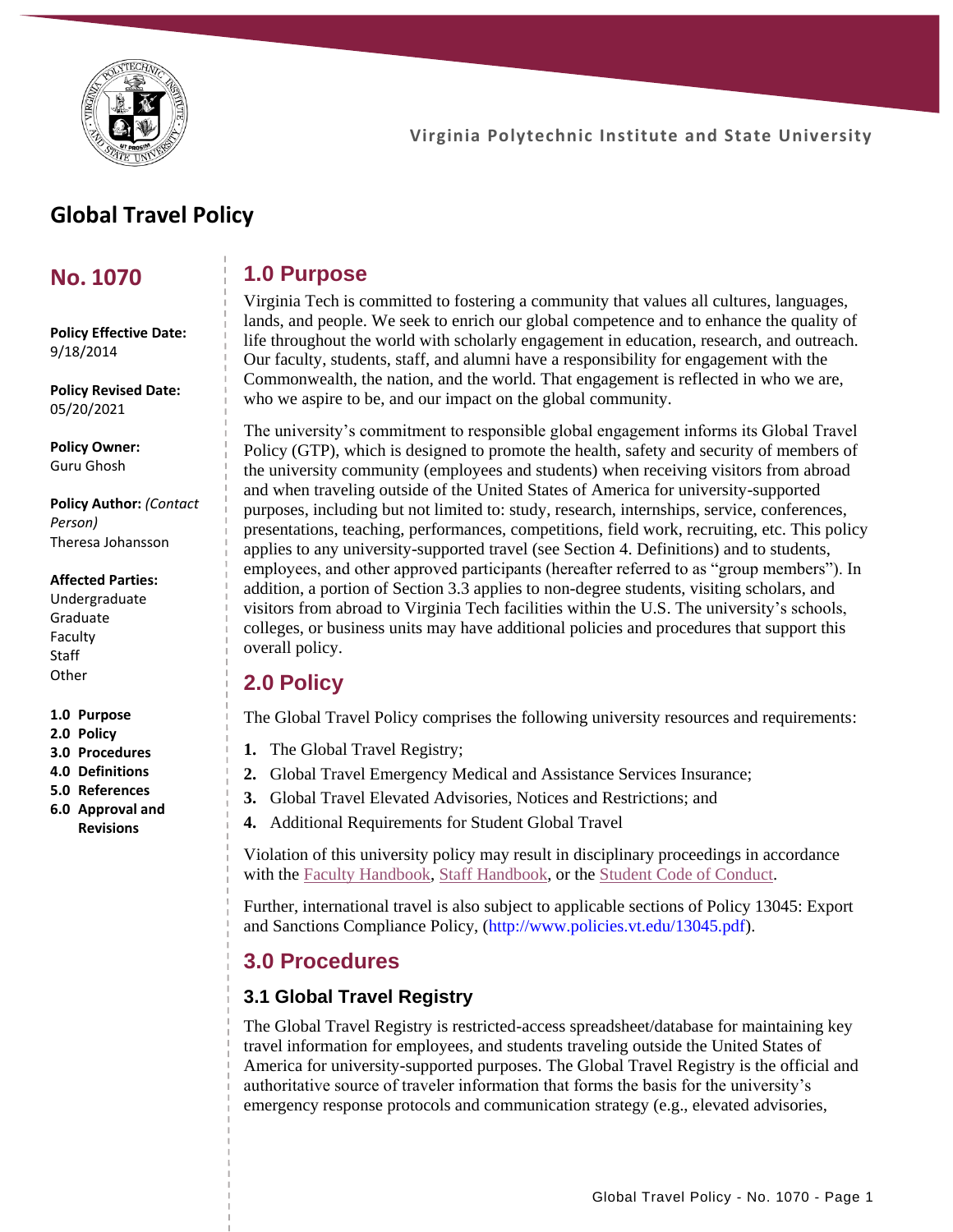

alerts, warnings, evacuation notices) when responding to an emergency or critical incident abroad. The Global Travel Registry is managed by the Global Education Office (GEO). The Global Education Office reports directly to the Associate Vice President for International Affairs.

All employees and students traveling outside the United States of America for university-supported purposes must follow GEO procedures to register their travel in the Global Travel Registry before their expected departure date and should provide updates as additional information becomes available or changes occur during the trip, including cancellations and travel to additional countries.

### **3.2 Global Travel Emergency Medical and Assistance Services Insurance**

All group members participating in university-supported global education experiences (for credit or not for credit) are required to carry international emergency medical and assistance services insurance administered through the Office of Risk Management and Insurance. To meet this requirement, the university has contracted with an insurance provider to provide emergency medical and assistance services insurance that covers claims for health/accident, emergency security evacuation, repatriation of remains, among others. The university insurance policy does not cover personal travel; individuals are strongly encouraged to purchase insurance against trip cancellation, trip interruption, and loss of personal property.

All members of university-supported student groups are required to purchase the designated international emergency medical and assistance services insurance policy from the university-approved vendor regardless of any alternative coverage they might have. This allows the university to respond to the needs of an entire group uniformly in the event of an evacuation or other crisis.

International students and visiting scholars with F or J Visas who are attending campus-based programs are required to have health insurance either through the school Student Health Insurance Plan or a comparable plan. International student health plan requirements may be found on the Insurance & Risk Management website at [https://risk.controller.vt.edu/studentmedicalinsurance.html.](https://risk.controller.vt.edu/studentmedicalinsurance.html)

Students traveling on any other type of university-supported (for credit or not for credit) or non-universitysupported (for credit) global education activity are also required to purchase the designated international emergency medical and assistance services insurance policy from the university-approved vendor, or obtain a waiver through the GEO by declining the Virginia Tech policy and accepting their host's policy which must offer coverage comparable to the university's international emergency medical and assistance services policy. [Procedure on Registering International Travel](https://www.globaleducation.vt.edu/GlobalSafety/policies-plans-globalsafety.html) details the waiver request process.

Registered Student Organizations (RSOs) or student groups with a special interest are not university-supported and therefore are not eligible for the coverage mentioned above. RSOs are strongly encouraged to obtain coverage independently for all participants on each trip.

University group members traveling internationally on university-supported business not related to global education are required to purchase international emergency medical and assistance services insurance through the university-approved vendor. Participants and leaders of alumni trips should refer to guidelines established by the Alumni Relations office.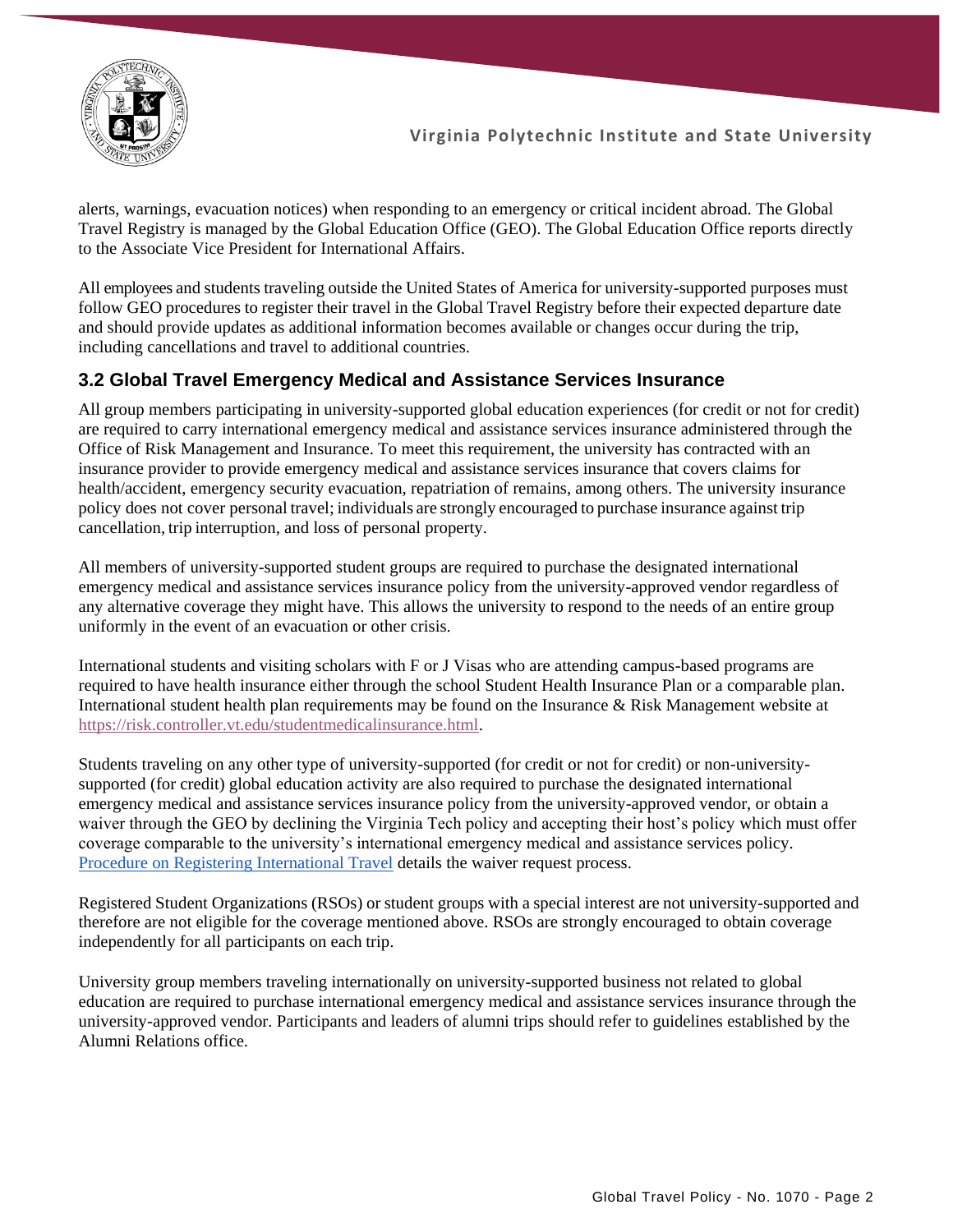

### **3.3 Global Travel Elevated Advisories, Notices and Restrictions**

### **3.3.1 Global Travel Oversight Committee (GTOC)**

The Global Travel Oversight Committee (GTOC) is a committee of faculty and administrative personnel from key units across the university, appointed by the Vice President for Outreach and International Affairs, which meets as necessary to consider proposals for travel to countries with an elevated, persistent or transient health, safety, or security concern. The GTOC membership includes representatives from OIA, GEO, Insurance and Risk Management, Office of Emergency Management, Legal Counsel, University Police, Student Affairs, the Provost's office, VT Engage, the Office of Export and Secure Research Compliance, and academic departments. In cases of global emergency or crisis, the GTOC is responsible for making recommendations to the President, who will make the final decision on the university's course of action; however, the President retains the authority to act prior to receiving a recommendation from the GTOC. GTOC, in coordination with the GEO, is responsible for coordinating global emergency and crisis responses using the information available in the Global Travel Registry.

### **3.3.2 U.S. Department of State Elevated Travel Advisories**

Owing to concerns for the safety, security and well-being of our group members, Virginia Tech does not support student participation in university-supported global education activities in locations where an U.S. Department of State Travel Advisory Level 4 (Do not travel) has been issued, or to any region within a country with an elevated, persistent or transient health, safety, or security issue (U.S. Department of State Travel Advisory Level 4 or 3 (Reconsider travel), or other unique safety concerns to Virginia Tech). Students will not receive university sponsorship — including credit for academic programs, financial aid and scholarships, funding for research, or endorsement of co-curricular and extracurricular activities — if traveling to these countries without approval. All travel advisories are updated regularly and can be accessed at the U.S. Department of State website [\(https://travel.state.gov/content/travel/en/traveladvisories/traveladvisories.html\)](https://travel.state.gov/content/travel/en/traveladvisories/traveladvisories.html).

If there are any university-supported travelers already in the affected area at the time the U.S. Department of State issues a Travel Advisory Level 3 or higher, or the university identifies a region as high risk for travelers, travelers will be immediately advised to leave the affected area. Individuals may petition the GTOC for a waiver to continue their activities on site.

#### **3.3.3 Centers for Disease Control and Prevention (CDC) Travel Notices**

Individuals or group members on university-supported activities are prohibited from traveling to. or coming to Virginia Tech from locations where the CDC has issued a Warning Level 3 travel notice or higher advisory, unless authorized for reasons of compelling need. This applies across the board to all aspects of university programming whether it be educational, research, or outreach.

Further, university departments that anticipate receiving anyone (non-degree students, guests, or visiting scholars) froma location for which the CDC has issued a Warning Level 3 travel notice or higher must follow guidance in the [Procedure to Request an Exception to Policy –](https://www.globaleducation.vt.edu/GlobalSafety/policies-plans-globalsafety.html) International Travel to request an exception to policy..

#### **3.3.4 International Travel Restriction Exception Requests**

Under extraordinary circumstances, individuals or group leaders can petition the GTOC for an exception to Policy 1070 international travel restrictions based on U.S. Department of State and CDC travel advisories. The petitioner is responsible for proving necessity of travel and sufficient risk mitigation to merit travel. See the [Procedure to Request an Exception to Policy –](https://www.globaleducation.vt.edu/GlobalSafety/policies-plans-globalsafety.html) International Travel. Waivers are not guaranteed and can be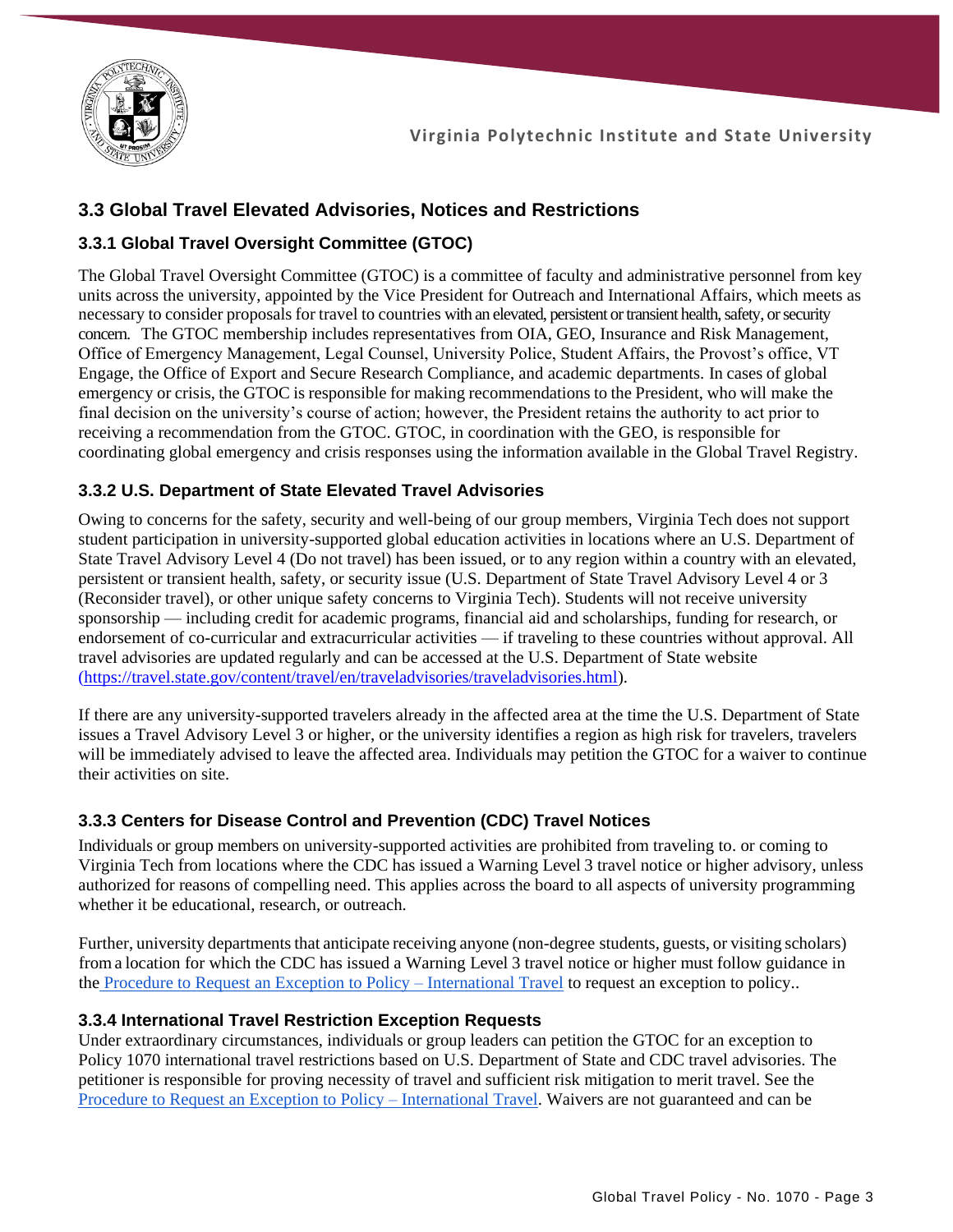

revoked at any time by the GTOC or the university president, as the situation progresses. Non-compliance may result in revocation of university-support and loss of eligibility for credit transfer.

If there are any university-supported travelers already in the affected area at the time the CDC issues a Warning Level 3 Travel Notice or higher or the university identifies a region as medically high risk for travelers, travelers will be advised to leave the affected area. Individuals may petition the GTOC for a waiver to continue their activities on site. Non-compliance may result in revocation of university-support and loss of eligibility for credit transfer.

All travelers entering the U.S. from a location with a CDC Warning Level 3 travel notice or higher, or region otherwise identified by Virginia Tech, may not return to any Virginia Tech campuses and activities until they have met CDC and Virginia Tech health and emergency services guidance.

### **3.4 Additional Requirements for Student Global Travel**

Virginia Tech students may engage in a variety of educational experiences abroad, either for credit or not for credit. Such experiences include but are not limited to: classroom study, research, cultural exchange, intern- or externships and service learning, as well as participation in less formal activities, such as international conferences, symposia, competitions, and the like. These experiences may or may not be supported by the university, a distinction which determines their level of university coverage and involvement.

#### **A. University-Supported:**

University-supported international programs for Virginia Tech students include programs abroad designed for student groups and programs designed for individual students (which might include faculty-directed programs, such as summer graduate and undergraduate research experiences or internships, and programs governed by a student exchange agreement or a contract between Virginia Tech and a foreign university or third-party provider; these may or may not be undertaken for credit).

In addition, all credit-bearing university-supported global education programming must have final approval by the Global Education Approval Committee (GEAC), an approval body appointed by the Associate Vice President for International Affairs (or designee), which shall comprise at least five faculty members representing multiple colleges, the Director and/or Associate Director of Global Education, and the Associate Vice President for International Affairs; the committee will consult with other appropriate administrative entities as needed; representatives of the University Controller's Office, the Office of the University Bursar, the Office of University Scholarships and Financial Aid, and the Registrar's Office, may also be included on the committee. The GEAC will review proposed and existing programs with the purpose of ensuring that Virginia Tech delivers study abroad opportunities that meet the legitimate academic needs of its students, faculty and staff, and that all programming abroad maintains standards of quality in the delivery of instruction, support services, and administration consistent with university standards in these areas and compliant with university policy and state and federal law.

Students who participate in education abroad programs (who plan to transfer academic credit back to Virginia Tech) are responsible for complying with the current application procedures established by the GEO. Students who fail to comply may face the following: (1) a hold may be placed on their student records, (2) they may be removed from the program and lose non-refundable deposits and payments, and (3) loss of eligibility of transfer credit may affect Virginia Tech financial aid for the semester or term abroad.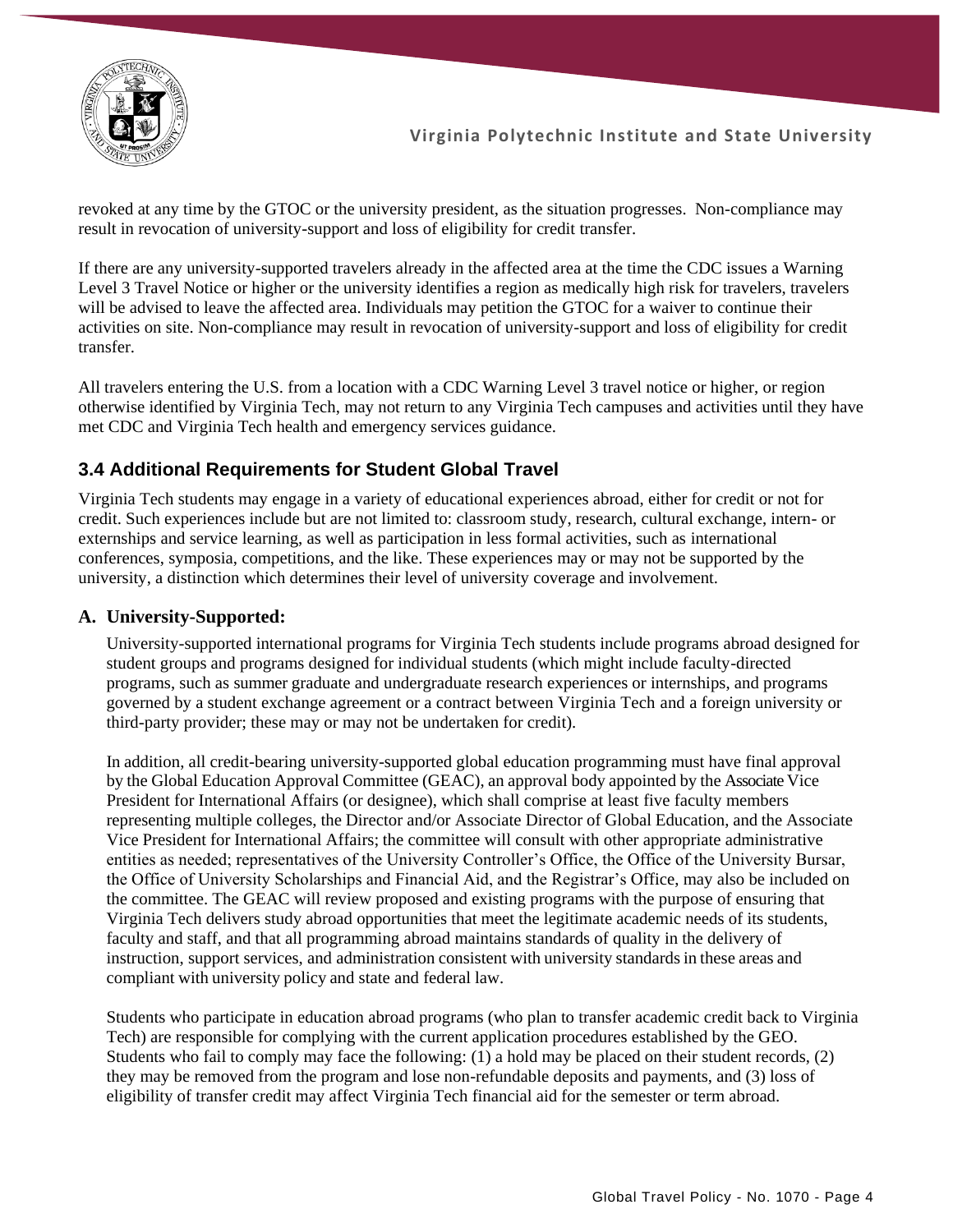

#### **Student Group Travel—Responsibilities of Program Organizers and Participants**

Organizers of and participants in university-supported global travel (for credit or not for credit) designed for student group participation (with group defined as more than one student) are subject to the following requirements:

- 1. Virginia Tech employees organizing or leading individual students or groups of students overseas on non-credit and credit-bearing university-supported global educational experiences must have their program proposal reviewed and approved in advance by the dean or designated administrator of the academic or business unit in which the program is based. Credit-bearing programs will also be reviewed by the GEAC, according to the established procedures. Established programs will be renewed annually. Programs must be submitted for approval by the following deadlines:
	- a. Summer and fall programs: October 15 prior to the program start date
	- b. Winter and spring programs: March 15 prior to the program start date

Exceptions to these deadlines may be considered on a case-by-case basis; requests for exceptions should be submitted to the GEAC no later than two weeks prior to deadline.

- 2. Program reviews should be completed periodically according to GEAC guidelines.
- 3. Program organizers are responsible for following this Global Travel Policy, which incorporates pertinent university policies and guidance for global travel, and for following GEO procedures for gathering and submitting pertinent information.
- 4. Program organizers are responsible for ensuring that all group members have obtained international emergency medical and assistance services insurance through the university's authorized vendor.
- 5. Additionally, group members must adhere to university guidelines for managing health, safety, and security abroad as outlined by the GEO.
- 6. Student participants are responsible for paying the appropriate tuition and all relative fees, as appropriate (e.g., VT fees, program fee, GEO administrative fees, etc.)
- 7. Program organizers may not allow any individuals other than approved group members to accompany the program.
- 8. For groups of 15 or fewer students, faculty leaders must have an established plan to respond to situations preventing a student from continuing on the program's planned itinerary with the rest of the group (for reasons of injury, hospitalization, lost passport, etc.) while at the same time providing for supervision of the rest of the group as they proceed with the program. Students requiring emergency support must be accompanied by the faculty leader or his/her pre-approved designee until able to rejoin the group or return home. For groups of more than 15 students, a second designated individual must be available at all times to assist on such circumstances; this individual can also be assigned additional duties to support the faculty leader and may be drawn from faculty, staff, on-site personnel, graduate students, or spouses serving on a paid or volunteer basis. For groups of more than 30 students, a third designated individual is required, more than 45 requires a fourth, and so on in increments of 15. Individuals serving the program must do so by contractual agreement and be approved by department leadership and the GEO. Their duties must be clearly defined and they must be appropriately trained.
- 9. Dependents traveling with groups (for credit or not for credit) must be registered with the GEO and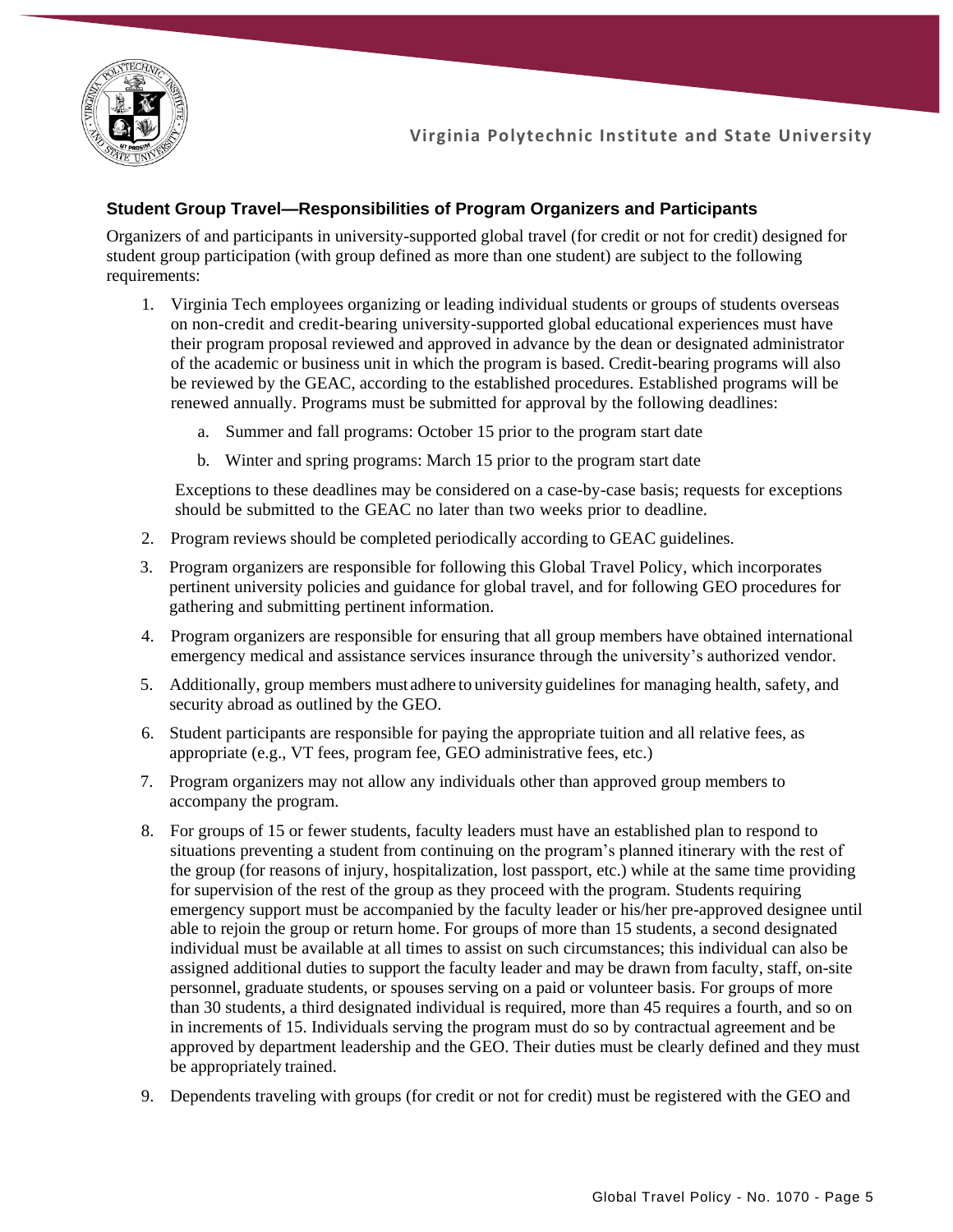

enrolled in the university's international emergency medical and assistance services insurance policy. For any minor dependents traveling with the group, there must be a dedicated adult who takes primary responsibility for the minor dependents and who is not in a program leadership role. Dependent travelers will not detract from the educational experience and programming.

- 10. Group leadership is required to have a working means of communication (e.g., cell phones) through which they can be contacted at all times in case of an emergency. International cell phone service for each member of a group is not mandatory, but highly recommended. Faculty leaders will have an established communications plan that explains the protocol and expectations of all group members during individual free time and in the case of an emergency. Faculty leaders must establish respective responsibilities for emergency response for all group members and communicate these clearly. It is important that faculty leaders be aware of and regularly monitor the primary means by which the GEO will maintain contact with them (currently email).
- 11. While the group is abroad, should an emergency or incident (e.g., terrorist activity, a natural disaster, a public health alert, etc.) occur that could potentially jeopardize the continued safe conduct of the program or well-being of the group members, or both, all travelers are responsible for contacting their program directors and their listed emergency contacts to confirm their safety.
- 12. In order to be eligible to lead student programs abroad, individuals must attend the GEO Faculty Leader Training once every two years, at a minimum.
- 13. Program organizers must provide a comprehensive pre-departure orientation to all group members before departing the US and another, more targeted, orientation within two days of arriving on site. All group members must attend.

#### **Inbound Travel for Non-degree Programs —Responsibilities of Program Organizers and Participants**

Organizers of non-degree programs engaging international students on the university campus and participants in such programs are subject to the following requirements:

- 1. Virginia Tech employees organizing non-degree programs must have their program reviewed and approved at least 60 days in advance by the dean or designated administrator of the academic or business unit in which the program is based. Exceptions to this deadline may be considered on a caseby-case basis.
- 2. Program organizers are responsible for following this Global Travel Policy, which incorporates pertinent university policies and guidance for global travel.
- 3. International students with F & J Visas are required to have health insurance either through the school's Student Health Insurance Plan or a comparable plan. International student health plan requirements may be found on the Insurance & Risk Management website at https://risk.controller.vt.edu/studentmedicalinsurance.html.
- 4. Non-degree program participants must adhere to the [Student Code of Conduct.](https://www.hokiehandbook.vt.edu/)
- 5. Student participants are responsible for paying the appropriate tuition and all relevant fees, as appropriate (e.g., VT fees, program fee, etc.)
- 6. Program organizers may not allow any individuals other than program students and staff to accompany field trips, excursions or similar activities.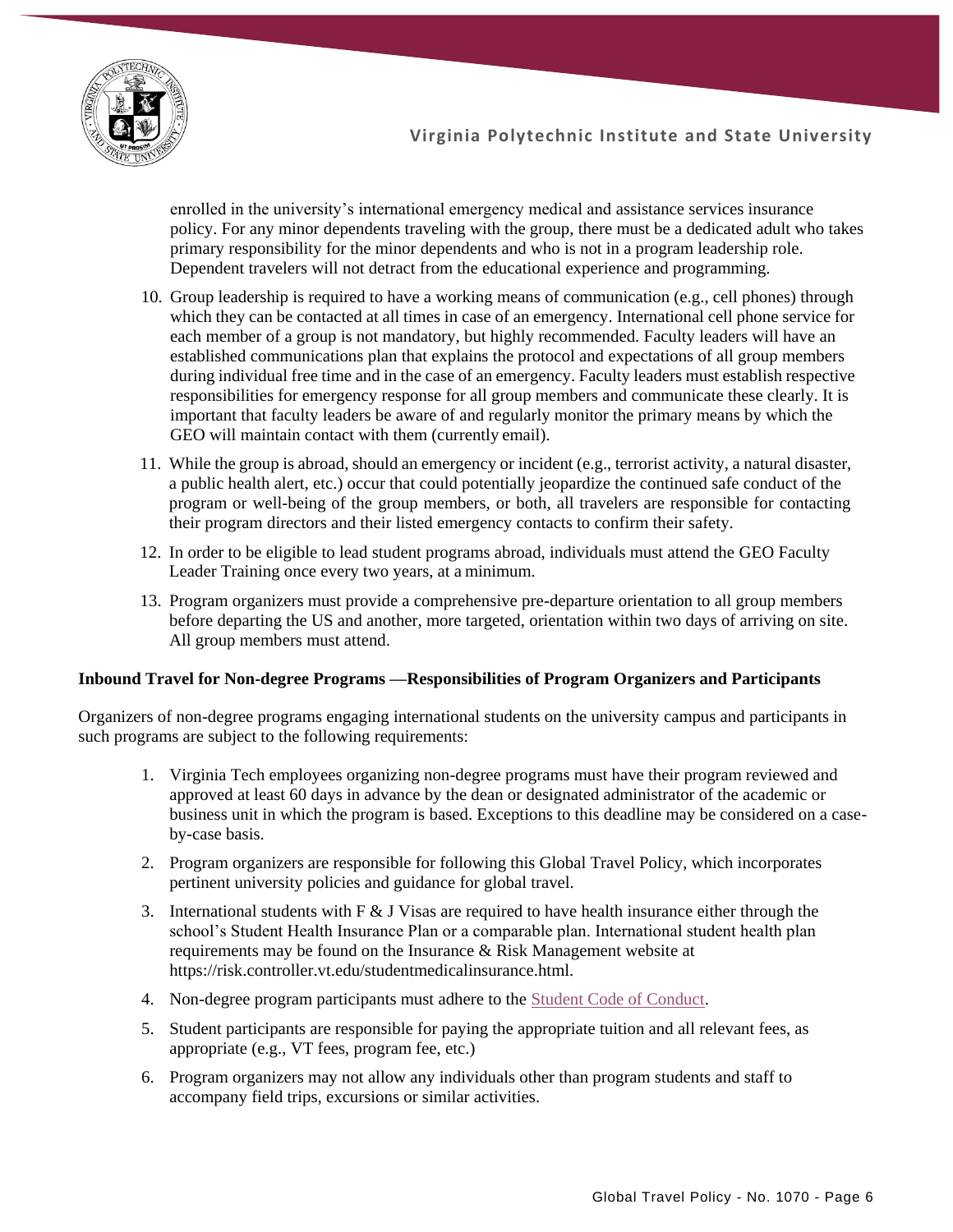

- 7. Program organizers must have an established plan to respond to situations preventing a student from continuing in the program if separated for reasons of expulsion, family emergency, injury, hospitalization or other causes.
- 8. Program organizers are required to have a working means of communication (e.g., cell phones) through which they can be contacted at all times in case of an emergency.
- 9. All students and employees are strongly encouraged to sign-up to receive VT Alerts [\(https://www.alerts.vt.edu/\)](https://www.alerts.vt.edu/).

Program organizers must provide, and program students are required to attend, a pre-departure orientation to all group members before departing for the U.S. and another, more comprehensive, orientation within two days of arriving on campus.

#### **Individual Student Travel—Responsibilities of Participants**

Students participating individually (i.e., not as a member of a VT group) on any program abroad affiliated with the university (i.e., governed by a student exchange agreement, MOU, or contract provider) or participating in any non-university-affiliated program with the intent to transfer credit back to their Virginia Tech degree must:

- 1. Follow the established procedures to have their program reviewed and approved in advance by the GEO by the following deadlines:
	- a. Summer and fall programs: March 31 before the program start date
	- b. Winter and spring programs: October 15 before the program start date
- 2. Purchase international emergency medical and assistance services insurance through the university's authorized vendor, or obtain a waiver by declining the Virginia Tech policy and accepting their host's policy. This waiver may be granted in two instances:
	- a. for students returning to their home country, as determined by nationality or permanent residency, and who already have established insurance within their home country;
	- b. for students who are obligated to purchase similar insurance for participation on a thirdparty program and who complete the required GEO waiver form.
	- 3. Follow this Global Travel Policy, which incorporates applicable university policies and guidance for global travel, and the procedures communicated by the GEO.
	- 4. Comply with university guidelines for managing health, safety and security abroad as outlined/directed by theGEO.
	- 5. For credit-bearing programs, pay the appropriate tuition and comprehensive fees (if relevant), program fee and GEO administrative fees.
	- 6. Attend the required pre-departure orientation offered by the GEO.

Note that credit-bearing global education programs supported by the university must be graded courses (A-F or P/F) or other official credentialing, such as continuing education units (CEUs). All program participants must be actively engaged with and fully accountable with regard to the program's academic work. Students enrolled in degree programs at other universities may participate in any of Virginia Tech's global education programs, as long as they gain admission to Virginia Tech as non-degree-seeking students and meet all the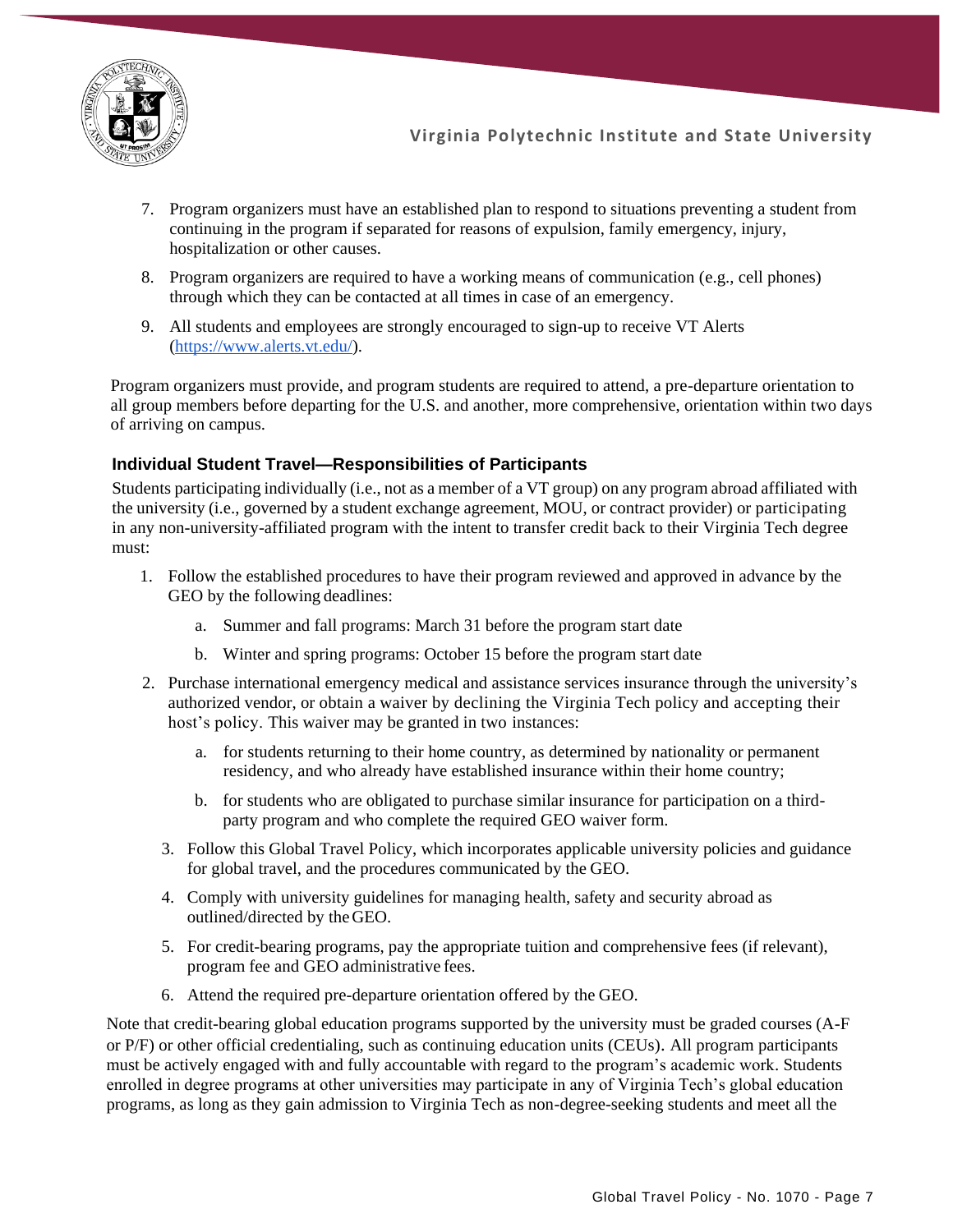

criteria for admission to the program. Non-students who wish to participate in global education programs designed for student participation must do the same.

#### **B. Non-University-Supported Student Global Travel**

Virginia Tech students or groups of students with special interests or needs(including Registered Student Organizations, which have no direct relationship with the university) can opt to participate in a nonuniversity-supported global education program, either through another university or a third-party provider; however, the university can guarantee neither these programs' quality nor their safety.

Virginia Tech students, or groups of students, participating in a global education program that is neither university-supported nor credit-bearing may do so independently. During their absence, students will not receive any university support or coverage. Virginia Tech encourages independent travelers to obtain international emergency medical and assistance services insurance as well as trip cancellation and personal property insurance. U.S. citizens are advised to register their trip with the U.S. Department of State prior to departure.

Virginia Tech students participating in a non-university-supported global education program who intend to transfer academic credit back to Virginia Tech must declare that intention and seek approval of transfer credit prior to the program. As such, they are considered to be on a university-supported program and are subject to the same requirements pertaining to that status (see above). Such students must meet all of the host institution's normal admissions requirements, including language proficiency, if relevant; are responsible for all aspects of their academic and residential life, just as they are here at Virginia Tech; and pay tuition and all fees directly to the host university. They are responsible for paying Virginia Tech the appropriate GEO administrative fees. Students must take particular care to ensure that credits will transfer properly, so they are encouraged to work closely with their academic advisor, the department or college transfer credit advisor (if there is one), and the Registrar during their application and course selection process.

### **4.0 Definitions**

**University-supported:** international activities supported by the university must adhere to the Global Travel Policy. Such activities include, but are not limited to:

- travel with an approved program through the GEO,
- travel created, managed, organized, and/or supported through a Virginia Tech college or department (academic or other), including programs that involve an application process and participant selection,
- travel that expends university funds, to include grants, Foundation funds, scholarships, informal financial awards and/or financial aid,
- travel to the university from abroad under the aegis of a Virginia Tech college or department (academic or other), including programs that involve an application process and participant selection,
- travel as a representative of Virginia Tech in any capacity (credit or non-credit),
- travel that is necessary to achieve a degree requirement,
- travel as a component of experiential learning as a degree requirement,
- travel that fulfills Virginia Tech contractual agreements,
- travel for academic credit (direct or to be transferred),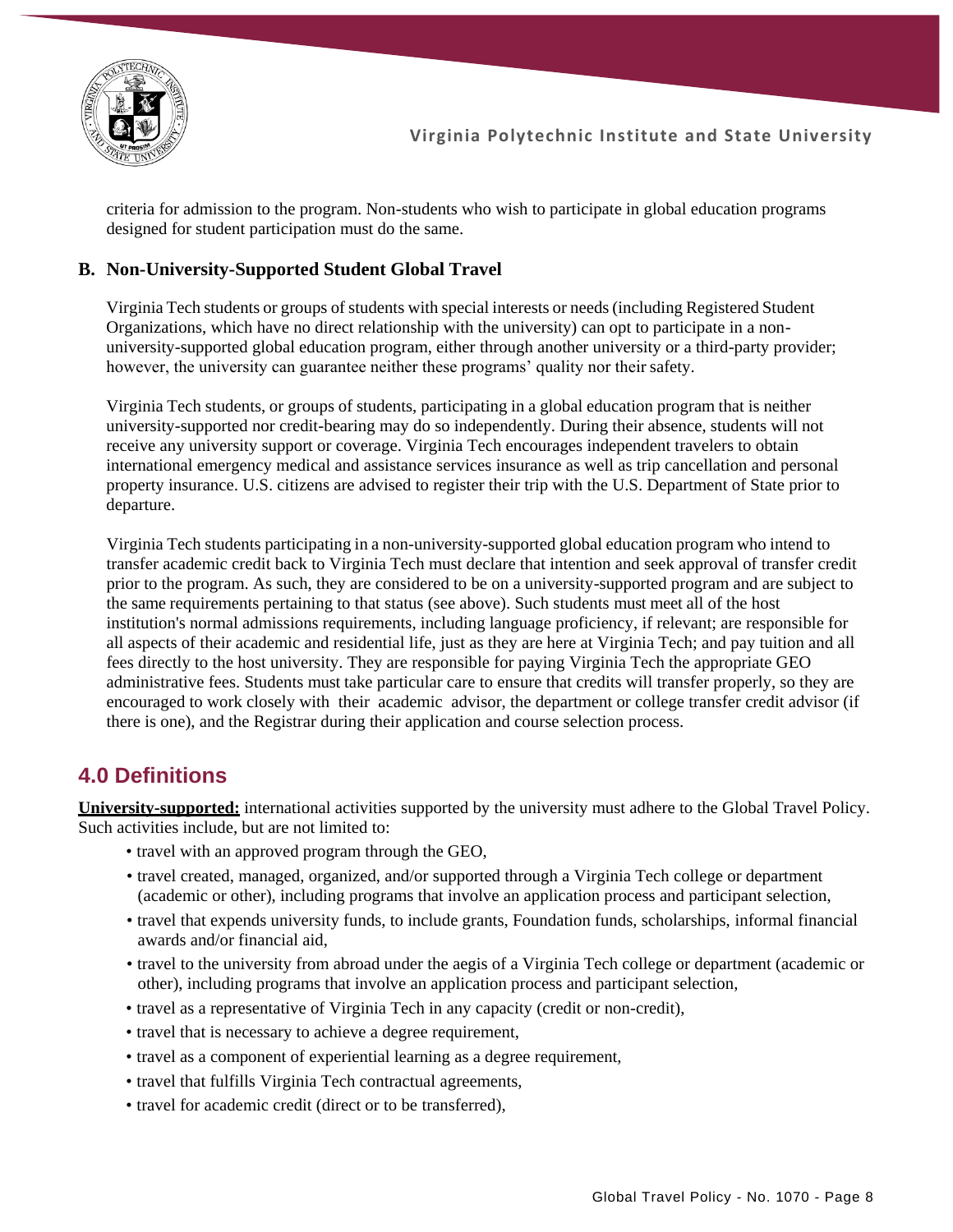

- travel for research, practica, internships/externships, field work, or conferences that contribute to an individual's Virginia Tech degree or his/her professional activities
- travel for service learning organized by Virginia Tech,
- travel under the aegis of Virginia Tech for performances, humanitarian efforts, competitions (athletic, arts, etc.), teaching and instruction,
- travel to a Virginia Tech center abroad,
- travel by University Chartered Student Organizations (UCSO) and University Student Life Programs (USLP),
- travel for research leave abroad. Faculty (and dependents) on research leave abroad not related to Virginia Tech (NOT using Virginia Tech funds, NOT representing Virginia Tech, etc.) have the option to enroll in the international emergency medical and assistance services insurance.

The following activities are **NOT** university-supported:

- RSO travel.
- personal travel, to include personal travel undertaken by persons on visas sponsored by Virginia Tech,
- group travel with undergraduate students that has not been vetted by the home college/department, and approved by the GTOC, if required,
- travel funded by an outside entity, during which the traveler will not be representing Virginia Tech in
- any capacity,
- following the issuance of an evacuation order by the university, travel by a university employee or student to or in the pertinent geographic area, against the university's instructions.

**Group Member**: enrolled or registered participant, program employee (paid and unpaid faculty, staff or documented/approved volunteer), and authorized guest and dependent. Faculty leaders are responsible for monitoring appropriate group constitution; group membership may be subject to review by the GTOC.

**Global Travel Oversight Committee (GTOC):** a committee of university faculty and administrators tasked to evaluate and approve proposals for travel to countries with elevated medical and security concerns, or proposals containing activities that cause concern. The GTOC membership includes representatives from OIA, GEO, Insurance and Risk Management, Office of Emergency Management, Legal Counsel, University Police, Student Affairs, the Provost's office, VT Engage, the Office of Export and Secure Research Compliance, and academic departments.

#### **Global Education Approval Committee (GEAC):**

The GEAC is an approval body appointed by the Vice President of Outreach and International Affairs (or designee), which shall comprise at least 5 faculty members representing multiple colleges, the Director and/or Associate Director of Global Education, and the Associate Vice President for International Affairs; the committee will consult with appropriate other administrative entities as needed; representatives of the University Controller's Office, the Office of the University Bursar, the Office of University Scholarships and Financial Aid, and the Registrar's Office, may also be included on the committee. The GEAC will review proposed and existing programs with the purpose of ensuring that Virginia Tech delivers study abroad opportunitiesthat meet the legitimate academic needs of its students, faculty and staff and that all programming abroad maintains standards of quality in the delivery of instruction, support services, and administration consistent with university standards in these areas and compliant with university policy and state and federal law.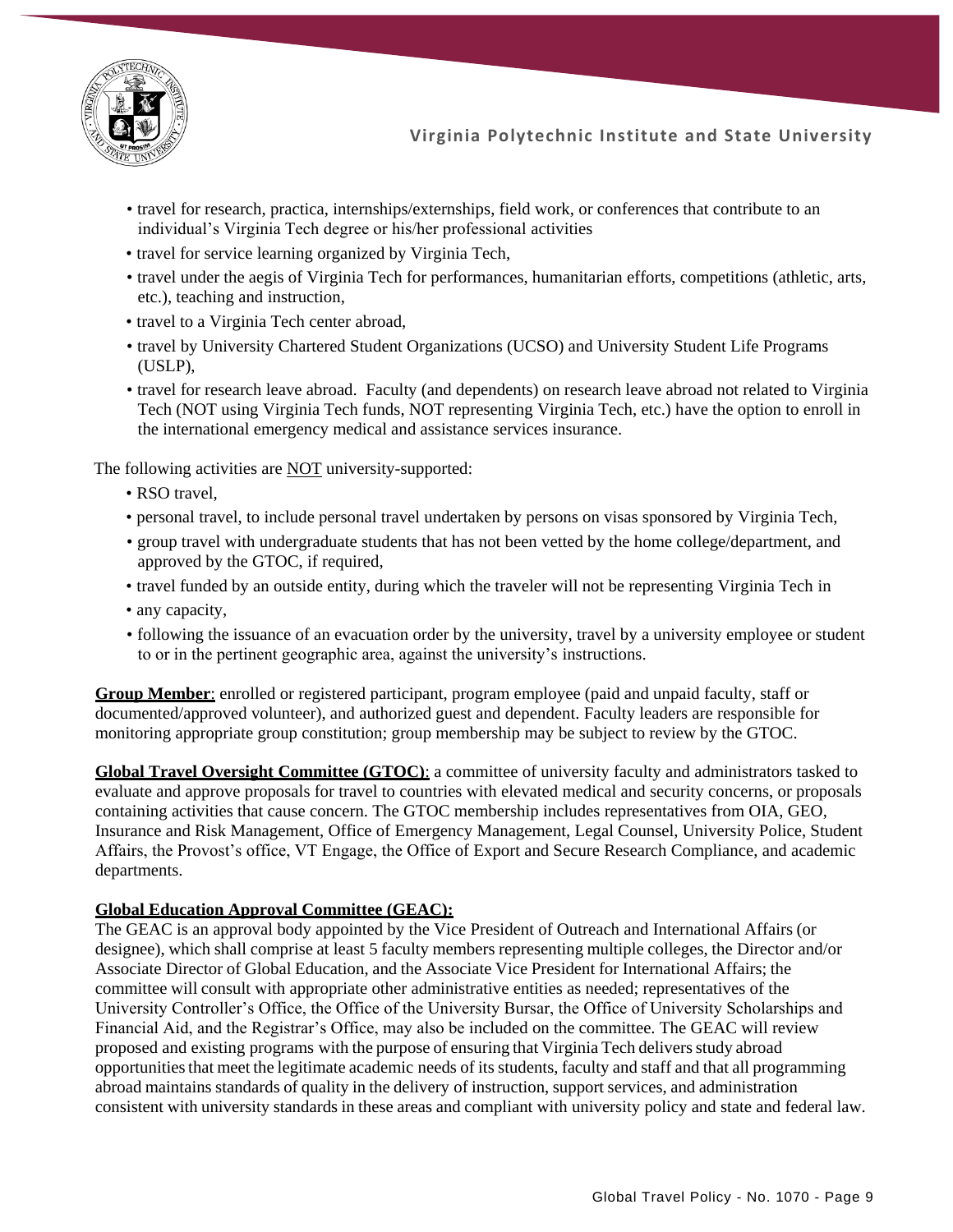

To that end, the GEAC will assess a broad range of questions relative to VT programs abroad, bilateral exchange agreements, and third-party affiliations, including: academic alignment with the VT curriculum; added value of program site; health, safety, and security; recruitment, participant selection, admission, orientation, participation, and re-entry programming; financial management; responsibilities of faculty and staff; institutional responsibilities; geographic representation; institutional liability; and host country considerations.

**Global Travel**: travel outside the 50 United States.

**Student**: undergraduate, graduate and professional student enrolled at Virginia Tech.

**University Student Life Program (USLP):** an organization composed primarily or exclusively of students whose activities, operations, and decision-making processes are directly governed by academic or administrative departments and for which the university is ultimately responsible.

**University Chartered Student Organization (UCSO):** an organization composed primarily of students but which, by constitutional design, has a specifically established direct relationship to the university. This relationship includes, but is not limited to, policy review, special programs, governance, and paid faculty/staff advisors/coaches.

**Registered Student Organization (RSO):** a voluntary association of Virginia Tech students that has NO direct relationship to the university but upon completion of registration documents is entitled to certain privileges to include operating, meeting, advertising, and participating in activities on the Virginia Tech campus.

### **5.0 References**

University Policy 13045: Export and Sanctions Compliance Policy <http://www.policies.vt.edu/13045.pdf>

## **6.0 Approval and Revisions**

Approved by the University Safety & Security Policy Committee, September 18, 2014. Approved September 18, 2014 by University President, Timothy D. Sands.

• Revision 1

Revised November 4, 2014, to incorporate into Section 3.3.2 the provisions of Presidential Policy Memorandum No. 288 regarding travel to countries for which the U.S. Centers for Disease Control and Prevention (CDC) has issued travel warnings.

Approved November 4, 2014 by University President, Timothy D. Sands.

• Revision 2

Added language in Section 3.3.1 to clarify the respective roles of the Global Travel Oversight Committee (GTOC) and the President of the university in cases of global emergency or crisis.

Approved by the University Safety & Security Policy Committee, April 13, 2016. Approved April 13, 2016 by University President, Timothy D. Sands.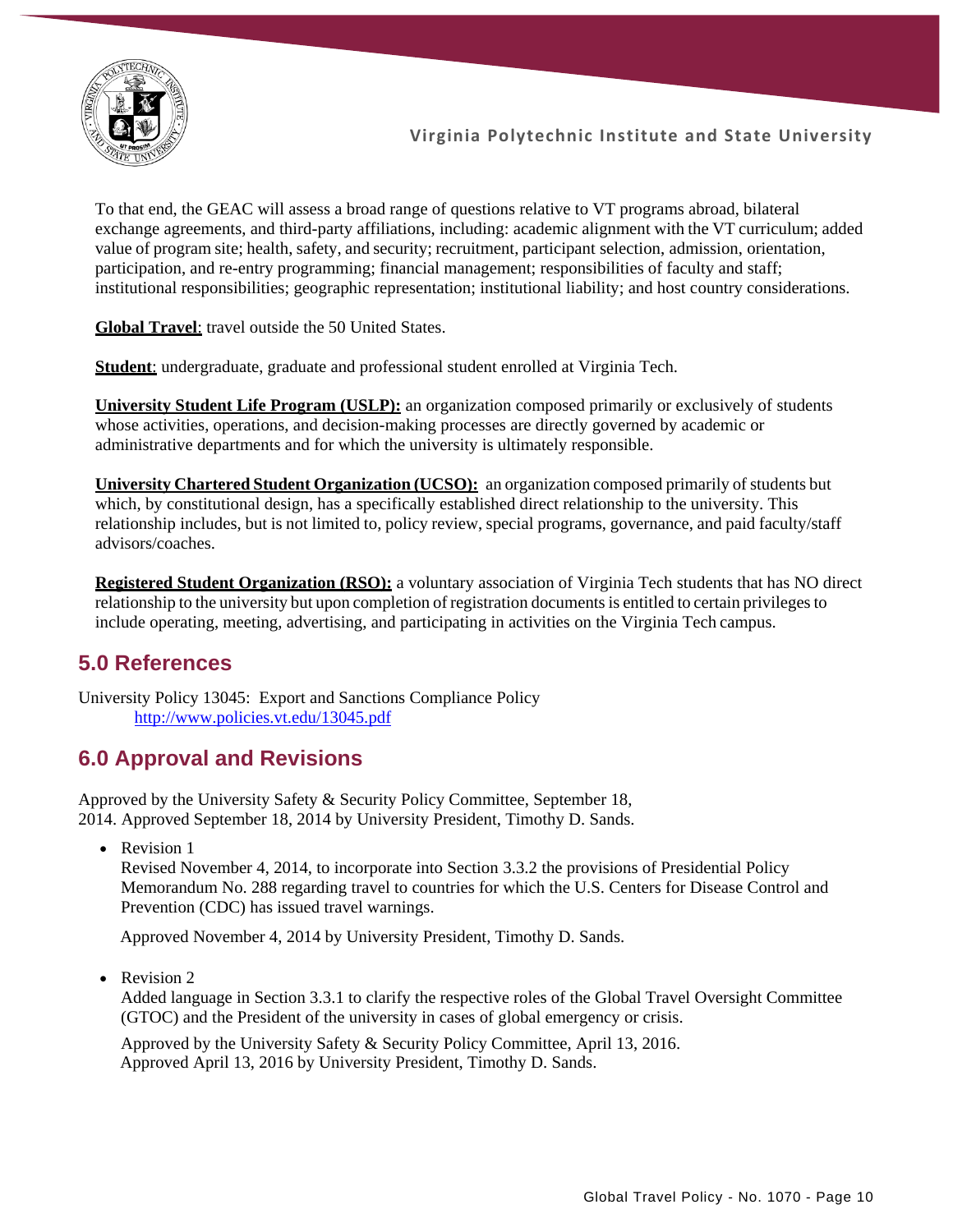

- Revision 3
	- Identifies the roles of two new committees: Global Travel Oversight Committee (GTOC) and Global Education Approval Committee (GEAC).
	- Establishes requirement that all students, faculty, and staff must enroll in a single-vendor sourced insurance program to provide medical/security coverage while abroad on university-supported business/programs.
	- Establishes deadlines for program submission/review. Clarifies definitions.
	- Removes reference to specific programs (i.e. CISI & Studio Abroad).
	- Addresses position on support of RSOs, maintaining distance from programs and activities which cannot vouchsafed.
	- Requires Faculty Leader to train for university-supported faculty-led student group programs (once every 2 years), as well as to provide a pre-departure and an on-site orientation, in keeping with best practices.
	- Requires Faculty Leader to
		- o have developed emergency response plans
		- o have a strategy in place to ensure that no student is ever left behind
		- $\circ$  ensure that groups with  $>15$  students must have second leader to assist at all times
		- o have working means of communication
		- $\circ$  have the ability to contact students during free time  $\&$  emergencies

Approved by the University Safety & Security Policy Committee, May 24, 2016. Approved May 24, 2016 by University President, Timothy D. Sands.

- Revision 4
	- Removes references to U.S. Department of State Travel Warning/Alerts, replaces with their new Travel Advisory Levels 4-1 terminology; defines what travel requests require the approval of GTOC.
	- Changes some paragraph titles to reflect changes made within the U.S. Department of State and to reflect the CDC travel notice terminology.
	- **Removes references to BOV resolutions and Presidential Policy Memorandum as the policy interprets** and explains these documents.
	- Replaces references to (1) faculty, staff, students, guests, volunteers, etc. on university-supported trips abroad with the term "group members," as defined in the policy
	- Replaces term "global travel and emergency assistance insurance" with "international emergency medical and assistance services insurance."
	- Identifies the number of additional responsible adults required for groups larger than 30 students (one additional for every additional 15 students.
	- Adds research leave as NOT university-supported travel abroad.
	- Adds definition of "students" as including undergraduate, graduate and professional students.
	- **•** Deletes all the website links in 5. References, with the exception of the reference to Policy 13045.

Approved by the University Safety & Security Policy Committee, March 13, 2018. Approved March 13, 2018 by University President, Timothy D. Sands.

- Revision 5
	- Adds Section 3.3.3 instructions for petitioning for a waiver to allow for critical travel.
	- Adds Section 3.3.3 the procedure to be followed when university-supported travelers are already in an affected country at the time the CDC issues a Warning Level 3 Travel Notice or the university identifies a region as medically high risk.
	- **•** Prohibits travelers returning to the U.S. from a country with a CDC Warning Level 3 travel notice or